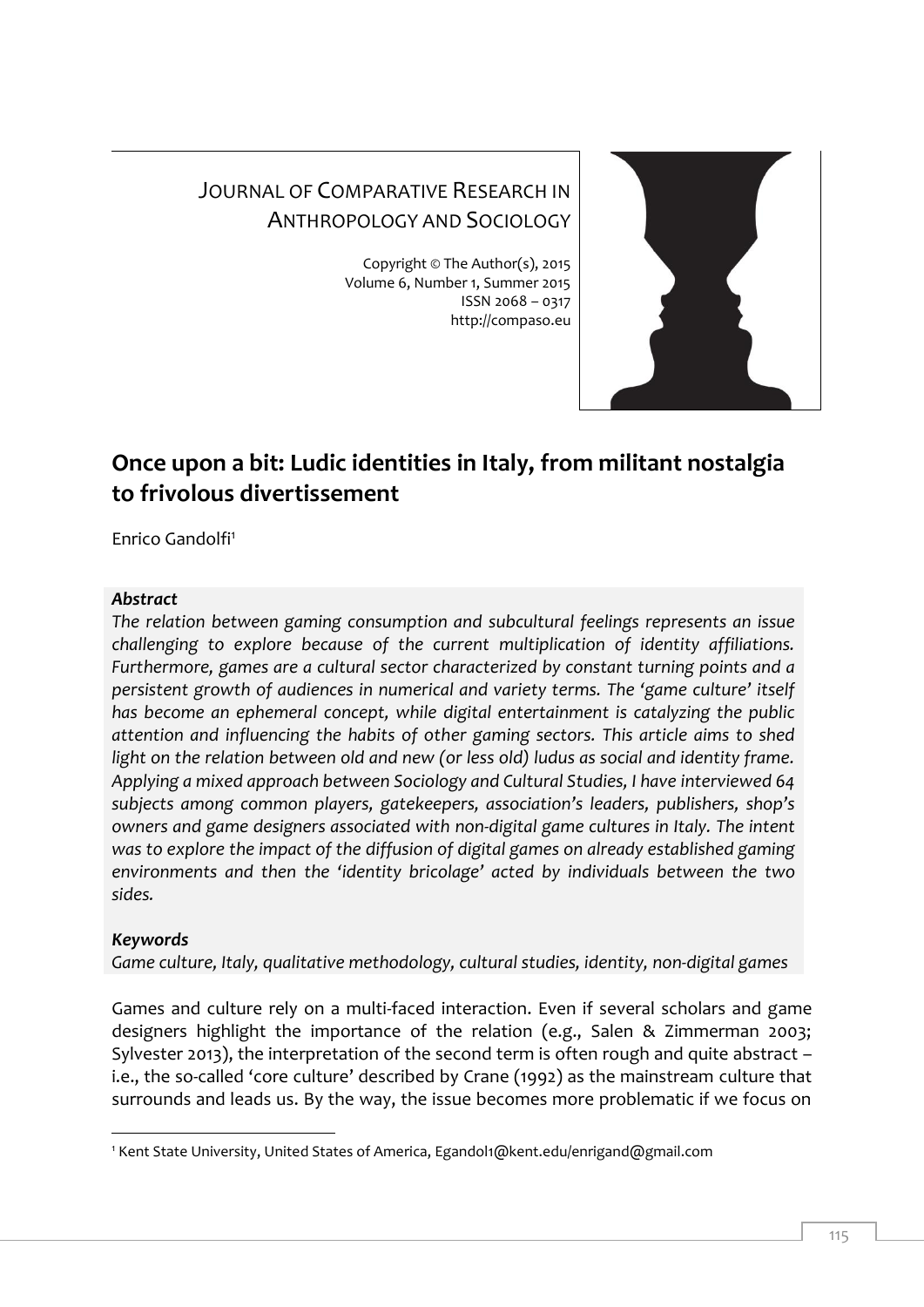concrete and grounded settings: indeed, usually culture becomes something more fragmented and incoherent when we are on the field and put it to test.

In addition, the exploration of peculiar cultures (e.g., subcultures, game-related lifestyles) is getting harder in comparison with the past: cultural identities are now more fluid, plural and relational (Hall 1997), and several Western values and reference systems (political ideologies, religions, etc.) have been reformulated (Griswold 2012). Consequently, current cultural frames appear multi-perspectival and not defined at all. In other words, a coherent 'scene' - i.e., a social phenomenon with clear and unique boundaries to study (Straw 2001) - is demanding to picture. In addition, media have become an important landscape of references (Coundry 2005) for identity and community affiliations across productive and institutional processes (Thorton 1996; Abercrombie & Longhurst 1998), problematizing the analysis. Unsurprisingly, neo-marxist (Hebdige 1979) and functionalist (Parson 1960) views on culture, based on social classinfluenced aggregations and static values, have showed all their limits and must be declined on a more flexible and subjective level.

Similarly, games as cultural practice entail a challenging topic exacerbated by the popularization of digital entertainment; with its economic and technological evidence, it exercises a relevant influence on other gaming markets, from wargames and tabletop roleplaying games (RPG) to boardgames and live action roleplaying games (LARP). This contraposition between digital and non-digital plays can mean a significant frontier to assess. If we interpreted identity as a socio/cultural construction based on differences (Hall 1996), videogames are a forced reference for every type of gamer: with a business of 100 billions of dollars (Gartner data) and a population of consumers that has crossed the 1 billion in 2015 (Spil Games data), they represent the most important sector of the global entertainment. From an empirical point of view, the comparison with digital games can work as a key-tool in order to elicit non-digital gamers' consciousness and then their own culture.

Thus, in order to understand how digital entertainment affects traditional gaming identities, I have conducted a qualitative research involving through in-depth interviews 64 subjects connected to non-digital gaming sectors in Italy. The article is structured as follows: in the first paragraph the theoretical framework is presented and the concepts of identity and culture are framed according to gaming practices; in the second, I describe the research design and method; the third focuses on the results and the fourth is about conclusions and further developments.

#### **Exploring identity, culture and games**

#### *The identity as fluid play*

Even though identity is a controversial word with uncountable definitions, in Social Sciences the common interpretation pictures it as the merger between two different processes: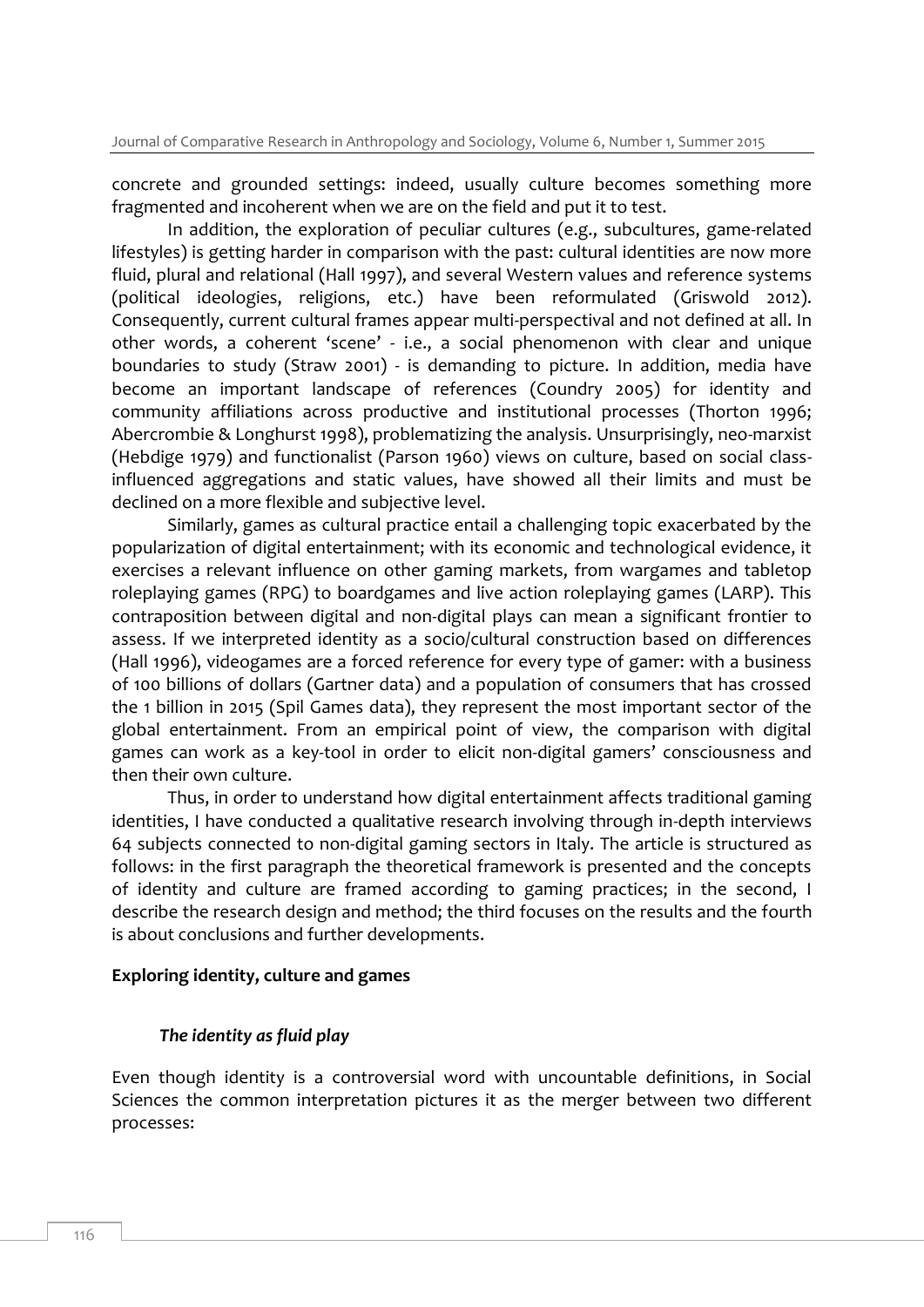- Identification: what makes an individual similar to other ones.
- Individualization: what makes an individual unique (Sciolla 2007).

These tendencies can be synergic as in contraposition, fluid as rooted. They should be visualized as the sides of a dynamic dialogue, whose balance vary embracing multiple types of relations. Concerning this bond, Ricoeur (1990) proposes the concept of 'narrative identity' interpreted as the effort acted by people with the aim to stage an inner coherence in their actions and positions. It is an operation performed in what Giddens (1984) defines the 'discursive consciousness': what we are able to express about our experiences and perspectives in a discursive form. However, this 'simplifying summary' toward ourselves is not an automatized act but rather a dynamic one. According to Cultural Studies approach, identity 'does not signal that stable core of the Self, unfolding from beginning to end through all the vicissitudes of history without change' indeed; rather, identity concerns processes more related to the becoming than to the being. Furthermore, identity becomes the meeting crossroad between 'the discourses and practices which … speak to us or hail us into place as the social subjects of particular discourses, and ... the process … which construct us as subjects which can be spoken' (Hall 1997: pp. 3-4). Consequently, apparently stable identities are cultural and historical constructs: we are fluctuant and ongoing objects split between conventions and breaking experiences that can reformulate them (Lotman 1994).

Accordingly, the rhetoric of coherence makes way for the dynamic of 'difference'. Specifically, the other, the opponent, the 'different' from me acquires importance in defining who I am; in essence, 'difference' means a framing act toward ourselves (e.g., the men versus the women, the black versus the white, the democrats versus the republicans). The effectiveness of diversity as cultural, identity and discursive driver is well synthesized in the concept of '*différance*' suggested by Derrida (1982): a 'particular constitutive relation of negativity in which a subordinate term ... is a necessary and internal force of destabilization existing within the identity of the dominant term' (in Hall 1996: p. 90). Cultural Studies field is characterized by such research of conflictual lines as 'significant spaces' (Rose 1996; Hall 1997); in other disciplines like Media Studies and Game Studies we find out compatible suggestions (Huizinga 1938; Appadurai 1996). Concerning digital entertainment, the issue is particularly evident when, for instance, the distance between hardcore and casual gamers and male and female audiences and gatekeepers (e.g., see the controversy of Gamergate) are debated. As observed by Bateman and Boon (2006), the categories of gaming consumers are embracing a fragmentation along with the extension (and then the diversification) of the medium reaching other cultural domains and frames (gender, journalism, etc.). In conclusion, 'differences' work as effective tool in order to stimulate and reveal identity positions. This is true both theoretically and empirically: during interviews, the use of opposite concepts and positions is usually functional in fostering subjects' reactions (Silverman 2004).

To recap, we can interpret identity as a line of temporary gravity centres, sometimes stable and sometimes not, in which we attach and reformulate our belongings across stereotypes, breaking events and significant counter-positions. On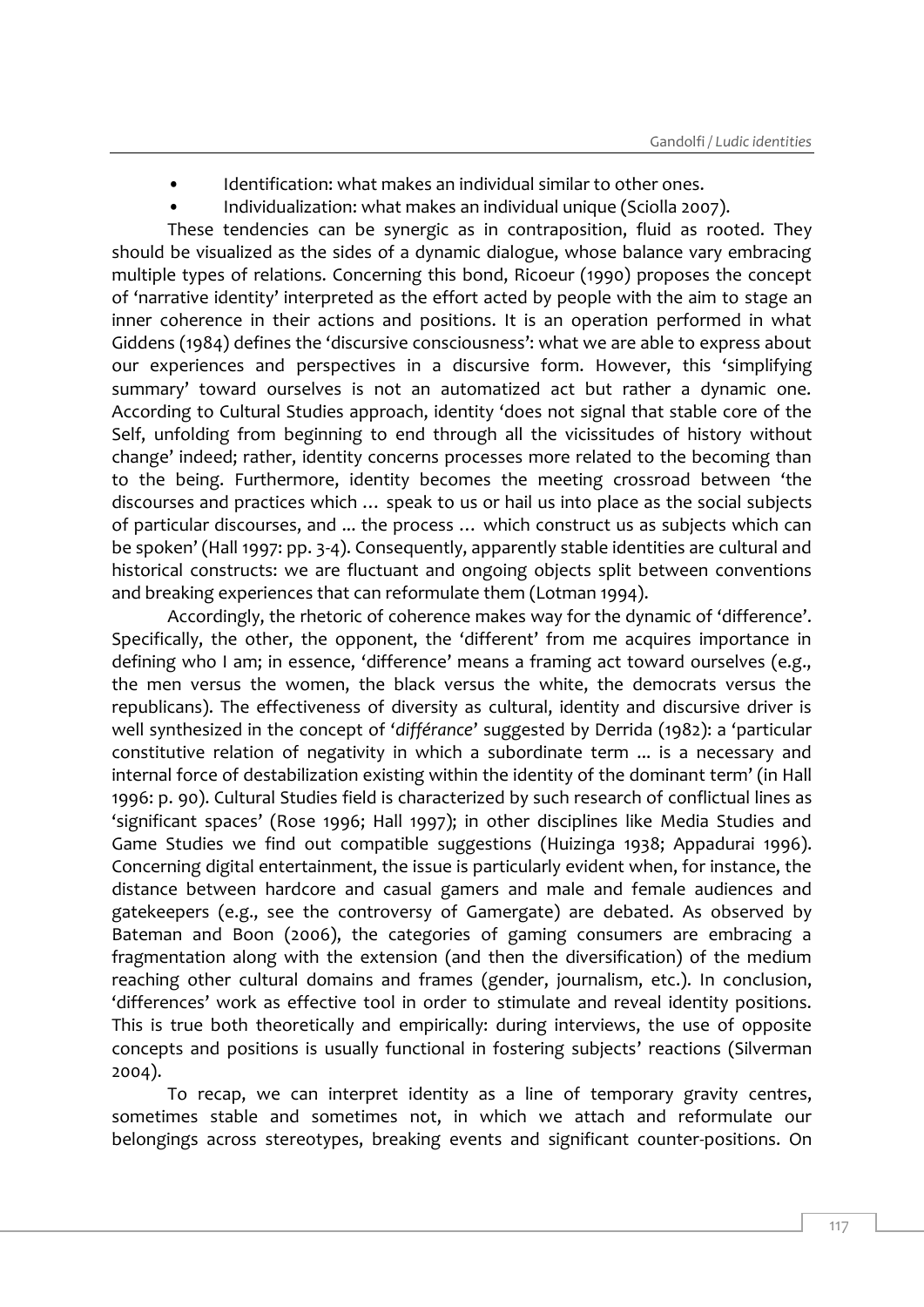second thoughts, our personal narration becomes similar to a game chronicle: a summary of fights, lessons and problems solved exploiting tactics and strategies and figuring out a winning genealogy (Rose 1996). In addition, media acquire the status of new symbolic and imaginary domains (Appadurai 1996) for personal stories: interpretive frames in which refine, experiment and stress feelings and trace out our characteristics (Abercrombie & Longhurst 1998).

Concerning the manner in which we handle such a fluid identity, according to Gergen (1991) people are able to live a multiple self without a core structure; instead, for others like Castells (1997), a need of coherence, also in functioning terms, leads this tension: individuals try to arrange some redundant principles in order to rule their own dimensions. Regardless, identity is increasingly described as a 'self-organization space', whose connections are flexible, dynamic and under construction by subjects who constantly monitor themselves (Deleuze & Guittari 1980; Giddens 1984). The dimensions in which this self-observation happens are two according to Ricoeur (1990): the memory and the present. We always try to find an inner coherence in our past, linearizing our actions and positions (diachronic identity) in a univocal way; the French philosopher calls it '*idem'*. Moreover, we attempt to stage a conscious perspective on the 'here and now' (synchronic identity) enabling a personal planning able to reformulate our previous assumptions; it is the '*ipse'*. As written above, proposing different/opposite references can be effective in triggering and eliciting such complex narrations.

We can find game-related identities in certain types of audiences; games are relevant for several reasons in our society but they evoke self-narration spaces only for certain persons. Actually, some gaming practices are widely significant due to their relation with shared belongings (e.g., national sports like the soccer in Italy or the cricket in India). Contrariwise, other ones are more elitist because they require relevant efforts in terms of skills and participation (e.g., LARPs and wargames) and/or they are neither legitimated nor popular. Regardless, games may cover important segments of personal articulations, setting what I define a 'ludic identity': a self-gravity center based on feelings and positions concerning and toward gaming.

#### *The cultural tool*

Developing what written in the previous paragraph, culture becomes the general frame in which the research of personal coherence takes place, giving people bricks and guidelines to build their own perspectives. Despite 'culture' is another buzzword in academic treatises as common discourses, in last decades its definition was characterised by a glaring turn: from a monolithic and static assemble of values (Parson 1960) it became a subjective and dynamic asset of resources (e.g., Bourdieu 1988; Giddens 1984).

As suggested by Swidler (1986), culture can be interpret as 'a tool of action': in a few words, the scripts and schemata that rule our everyday life routines. This vision is compatible with the semiotic interpretation of the term, focused on culture as symbolic system ruled by a contextual and dynamic encyclopedia (Eco 1975). Such perspective concerns also media and creative industries, which are now important cultural *humus* and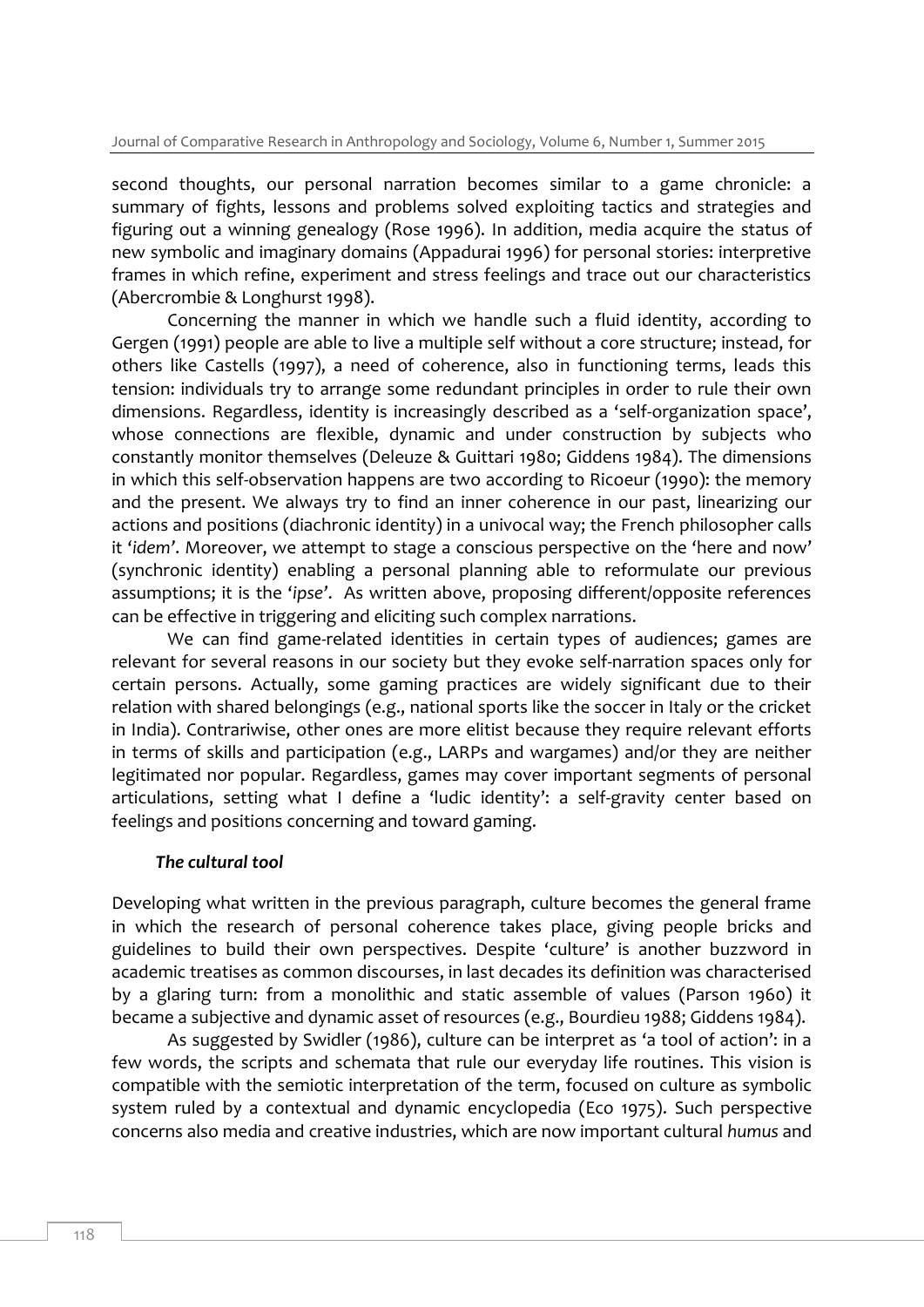frames of reference. The attention to cultural production has increased and changed from the pessimistic vision of the School of Frankfurt (e.g., Jay 1973), which accused the mass culture to homologate the humankind according to capitalistic values. For instance, the Cultural Studies approach has revealed that audiences are active in interpreting and constructing social meanings and that the relation between producers and consumers is bi-directional rather than linear (e.g., Du Gay et al. 1997). The consumption itself becomes a significant cultural practice through which individuals create and reformulate meaning. Now more than ever individuals are relatively able to take, harness and manipulate the cultural resources that society (then also media) offers to them in order to stage their own patterns with a remarkable impact on personal stories (Sewell 1992). Therefore, identity and culture become deeply intertwined even through media consumption (Thorton 1996). Games can be conceived as part of this potential repertory. Indeed, they embody cultural systems (Mäyrä 2008) and contents, which may generate and feed feelings of passion, affiliation (Consalvo 2007; Elias et al. 2012; Schell 2008) and even diversity and opposition (Bateman & Boon 2006). The redundancy of games in human history (Caillois 1958; Huizinga 1938; Koster 2010) but also current gaming communities (Shivonen 2011) and phenomena such as the Gamergate (which caused glowing debates about gender bias within game industry) are indicative of the cultural halo that surrounds the medium.

Going forward, it is a matter of fact that digital entertainment is taking a central position within the overall game culture. Its numbers and popularization are affecting also the non-digital ludic cultures in a variety of ways. Accordingly, my intent is to enlighten such an influence from an identity-related perspective. Usually game scholars focus their attention to specific declinations of digital gaming in order to analyse the related players' narrations (e.g., Crawford & Goslin 2009); conversely, my analytic lens addresses the following questions: how do videogames influence players from other gaming traditions? Consequently, can videogames be an effective comparison in order to elicit non-digital ludic identities (and how related gaming practices contribute to identity formation)?

According to my theoretical premises, I will explore non-ludic identities through three dimensions:

Diachronic coherence (*idem*) (1)

Synchronic position (*ipse*) (2)

Cultural practice (significant consumption) (3)

In order to achieve this goal, I intend to interpret and use digital entertainment as main 'cultural opposition/counterpoint' with the aim to shed light on the identity narrations of non-digital gamers.

## **The research**

Following this purpose, I have involved 64 subjects characterized by a strong bond with physical gaming. Their passion often mean an active and professional engagement in the related scenario: association leaders, game designers and specialized journalists (etc.);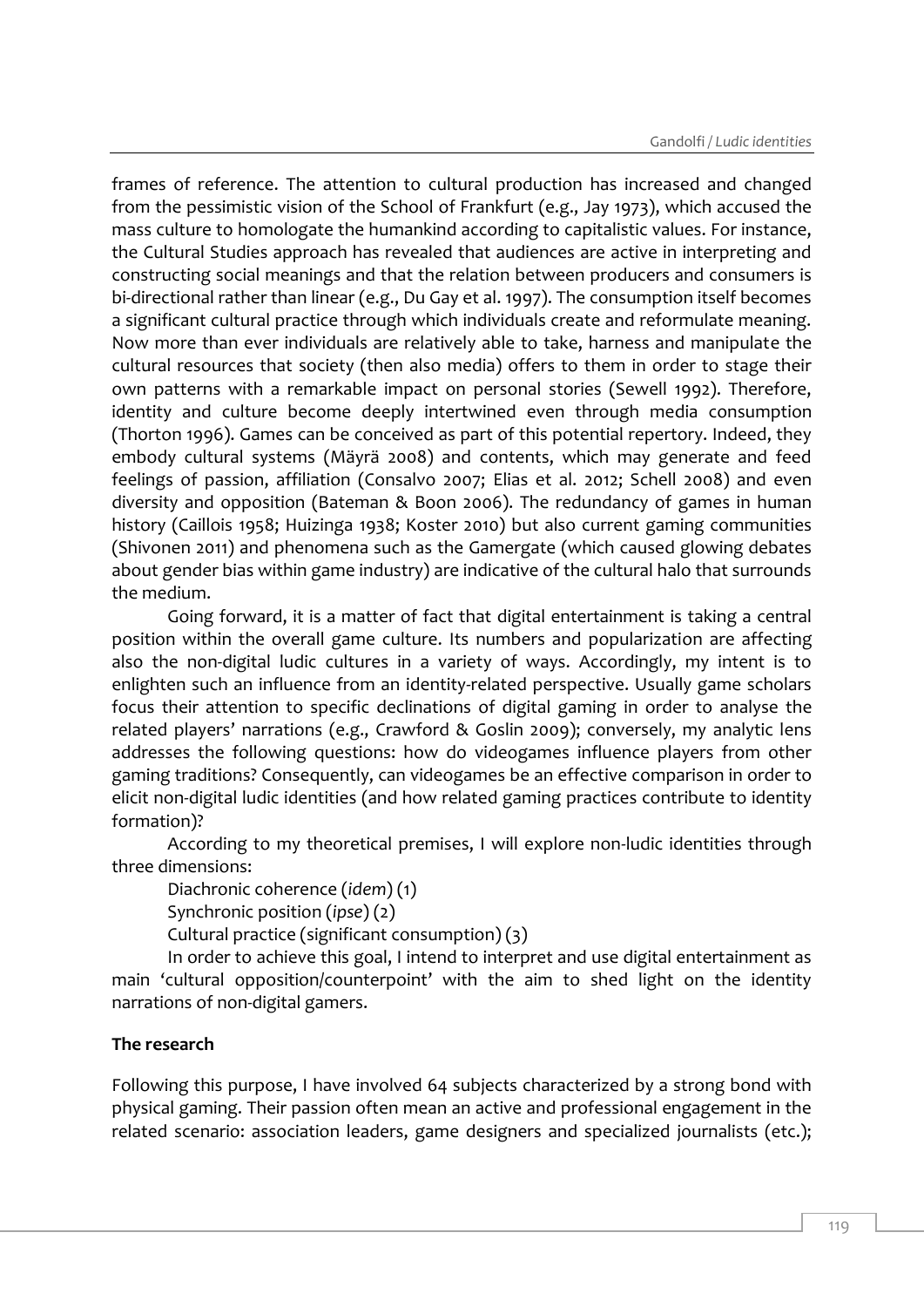however, I contacted also mere passionate gamers to reach a more complete sample. The gaming sectors explored were boardgames, RPGs, LARPs and wargames: ludic practices apparently contiguous to digital entertainment in the Italian context for settings, history and rules (Gandolfi 2014). Their reduced size in terms of events, magazines and production facilitated the selection of the opinion leaders, whose relevance and efforts were considered a proof of ludic identity. Common gamers were recruited through a snowball procedure among ludic associations instead.

Taking into account the limits of the social class-oriented lens on subcultures (Gelder 2007), I have adopted a qualitative methodology through in-depth interviews: they are indeed the most effective way to collect opinions, personal narratives and selfpositions (Ferrarotti 2007; Silverman 2004). The main arguments proposed to subjects were personal memories about digital games, related current practices and individual, shared and institutional visions of the gaming medium. More precisely, the general debating topics followed the order reported below:

- Memories linked to ludic media (1)
- Difference and synergy between the main gaming passion (non-digital) and videogames (2)
- Personal gaming practices and related sociality (digital as non-digital) (3)
- Final position about the previous topics

The *fil rouge* of these themes was to harness digital entertainment as element of comparison (exploiting the effectiveness of difference in stimulating people response) in a both diachronic (past, memories) and synchronic (the present) way toward identity and culture. According to the theoretical premise, data were analysed through a frame analysis (Goffman 1974) (thus aimed to capture the main frames of references in selfreports) supported by the software *Nvivo v.10*. Consequentially, I interpreted the results adopting three lenses drawn on narrative (Ricoeur 1990) and Culturalist (Hall 1997) suggestions: the biography (digital and non-digital games as memory that subjects have to assess through their personal story); the positioning (digital and non-digital games as media that subjects have to evaluate 'here and now'); and the practice (digital and nondigital games as everyday life practice that subjects have to report).

At first, I subdivided participants in three main categories according to their gaming involvement: players (common gamers characterized by a significant use of games), gatekeepers (who is in a filtering position like shop-owners, journalists, association leaders, etc.) and institutions (publishers, editors, game designers, narrators/ masters: who creates products and experiences and/or is in the related productive processes).

From interviews four coherent groups of practice emerged reformulating the initial ones: boardgamers, LARP-RPGers, wargamers and *imaginationers.* The first three are clearly connected to gaming, whereas the last is more ambiguous: it implies a core attachment to imaginary worlds (Sci-fi, fantasy, etc.), which finds in games a recurrent cornerstone even though neither focused nor exclusive. Such categorization was functional in order to understand if gaming specialization and practice (e.g., gameplay traits) affect ludic identities. However, it entailed also a simplification: for instance, there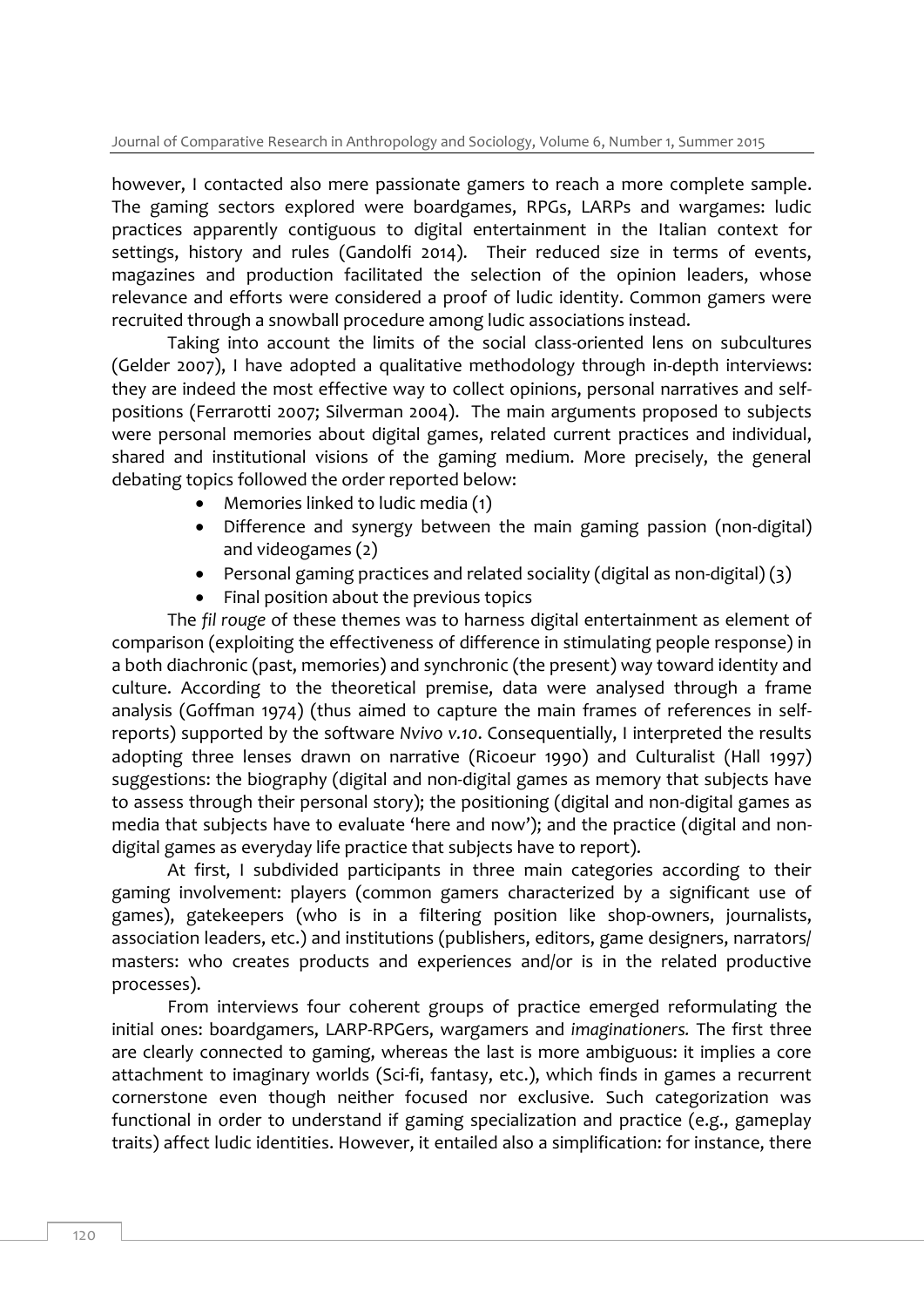are strong differences between RPGs and LARPs, and wargamers share several elements with boardgamers; furthermore, fantasy/Sci-Fi genres are a recurring fascination among the groups. Finally, each category shows an internal complexity, and some individuals are active in different practices (e.g., wargamers often play boardgames); even if, according to interviews, usually only one is prevalent in their life. In next paragraphs, I will use the acronyms reported in table 1 in order to make the analysis more comprehensible.

|                     | <b>BOARDGAME</b> | <b>LARP-RPG</b> | <b>WARGAME</b> | <b>IMAGINATION</b> |
|---------------------|------------------|-----------------|----------------|--------------------|
| <b>PLAYERS</b>      | РB               | PR              | <b>PW</b>      | PI                 |
| <b>GATEKEEPERS</b>  | GВ               | GR              | GW             | GI                 |
| <b>INSTITUTIONS</b> | ΙB               | IR              | IW             |                    |

 **Table 1 – subject profile acronyms** 

There is an approximate equivalence in numerical terms, with a range of age from 24 to 60 year old (m: 36; wargame subjects are the older group) and a low presence of women (9 per cent); this disproportion makes impossible a significant reflection about gender differences. The subjects' geographical origin covers the entire Italian landscape, from North to South (in particular Turin, Milan, Modena, Bologna, Parma, Rome and Naples): however, the most studied region was Tuscany for its strong tradition of gaming associations and events (e.g., Lucca Comics & Games). The research lasted one year, from April 2012 to April 2013, and the single interviews were face to face when possible (n: 45) and on Skype in other cases (n: 19).

## **Results**

## *Biography*

There is a common assertion among people interviewed: videogames are part of their memory. The majority of them (the exception is of 7), also who is now negative about digital entertainment, states that the medium has played a significant role in the past. In essence, it connotes a sort of 'obligated step' (with masterpieces like *Quake* (ID Software 1996), *Age of Empires* (Ensemble Studios 1997), etc.) for every kind of gamer: claims like 'being a canonical nerd, I played every cornerstone' (Alessandro IR) and 'I followed the classic itinerary of my generation: Vic-20, Commodore 64, Amiga and PC' (Stefano IB) are recurring in each category.

This 'heredity' is evident in several references and metaphors used by subjects: 'we have tutorial plots [referring to LARP sessions] in order to introduce new players to the game, like in *Warcraft III* (Blizzard Entertainment, 2002)' (Antonino GR).

The most common nostalgias concern two genre-based periods: the golden age of Western RPGs and the hypogeum of simulation games (both between Nineties and the first years of current century), usually experienced by subjects in adolescence/young age. The former is connected to masterpieces like *Baldur's Gate* (Bioware 1998),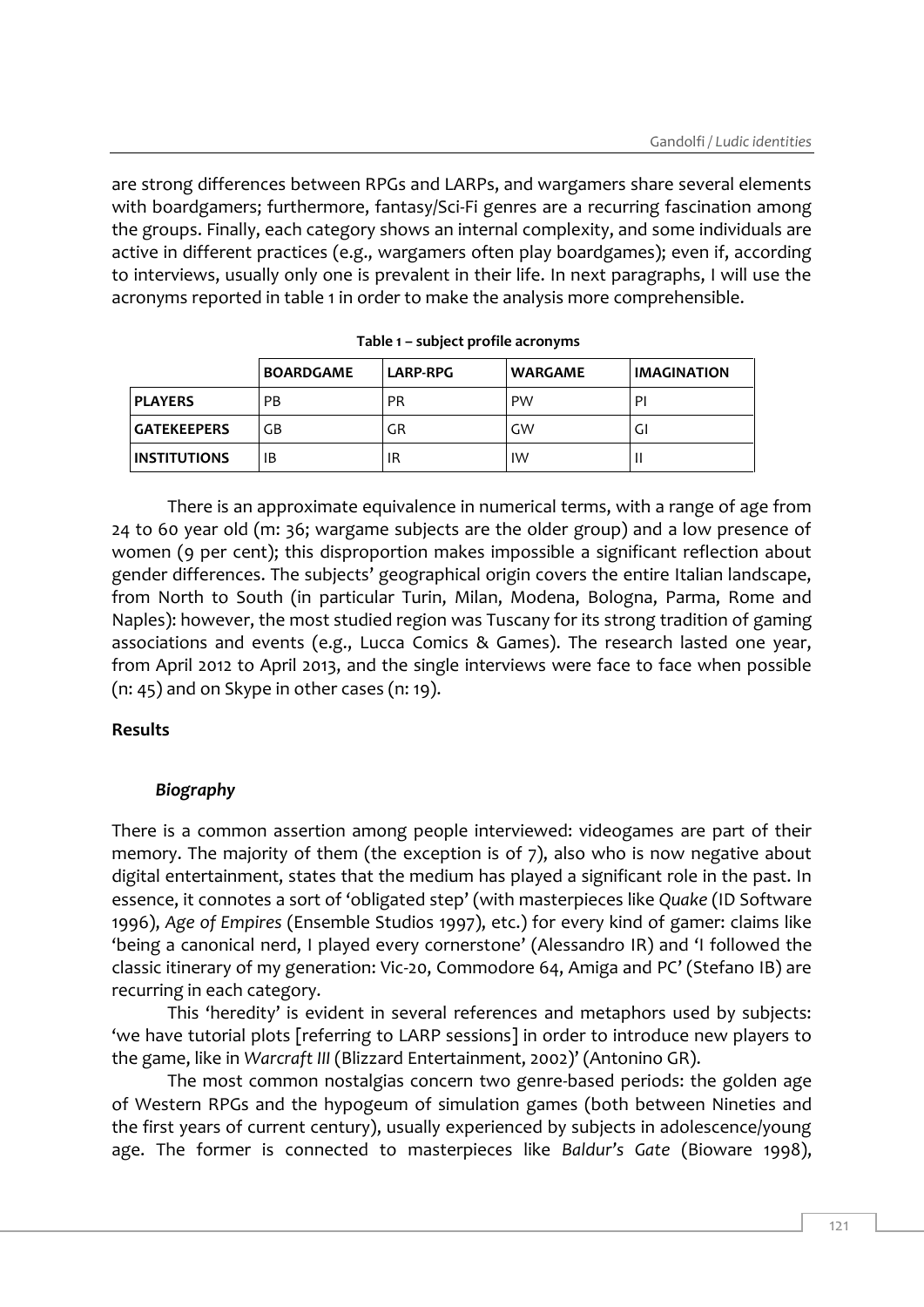Journal of Comparative Research in Anthropology and Sociology, Volume 6, Number 1, Summer 2015

*Planescape Torment* (Black Isle 1999) and *Vampire: Bloodlines* (Troika Games 2004), whereas the latter is based on particularly articulated games, from *Caesar 3* (Impressions Games 1998) to *Sid Meier's Alpha Centauri* (Firaxis 1999). The first memory is frequent in all Imagination and LARP-RPG subjects: 'I played *Planescape Torment* (Black Isle 1999) with my daughter, now a woman. It was wonderful' (Stefano GI); 'A golden age, where inspiration and articulated gameplay were more important than market and fashion' (Marco PR); '*Vampire: Bloodlines* (Troika Games 2004) is infinite like a building you cannot entirely explore because it changes under your own eyes' (Lorenzo PI). The second one is redundant among boardgamers and wargamers, who find a strong correlation in terms of rules and historical settings: 'an example of smart game is *Sid Meier's Civilization*  (MicroProse 1991); it is a boardgame on computer [it was the transposition of the homonym boardgame by Hartland Trefoil and Avalon Hill indeed]!' (Andrea GB); '*Master of Orion II: Battle at Antares* (Simtex 1996), *Sid Meier's Civilization 2* (MicroProse 1996) … you could pass an entire life and understand only a part of these games' (Michele PW). In essence, the intricate gameplay of those genres is associated with a smart thinking and a constant use of cognitive skills; factors that educated and supported subjects in their growth acquiring a formative value. Specifically, the most highlighted features of these games are 'possibility space' and 'randomness' (Adams & Dormans 2012): the first is the range of possibilities and actions available to players within the ludic system in terms of both strategies and plot-choices; the second is the unpredictability of gameplay in order to make dynamic and always fresh the play. Both can be labelled as sources of complexity and dynamicity within the ludic experience.

Coherently, even though the cause of the present decreasing quality of the medium (observed by n: 41) is blurry (market priorities, monetization of the experience, etc.), usually subjects describe current videogames as 'poor and excessively-driven experiences' in which user autonomy and reasoning are only apparent. Regardless, it is also evident a strong nostalgia toward a previous period in life in which responsibilities and worries were less and there was more time for deepening such articulated systems.

Unsurprinsgly, above all LARP-RPG and imagination gatekeepers positively judge Kickstarter - i.e., the most important crowfunding online platform with a business of more than 1 billion of dollars (Kickstarter data) and several old-style RPG and simulation projects financied through it - and certain independent productions: games like *FTL: Faster Than Light* (Subset Games 2012) and *Superbrothers: Sword & Sworcery EP* (Capybara Games & Superbrothers 2011), and the return of old glories like *Planescape: Torment* (Black Isle Studios 1999) and *Elite* (Braben & Bell 1984) (etc.) are particularly appreciated representing an industrial revival and an attempt to rescue feelings of belonging through complex gameplay, high levels of randomness and vintage graphics. These titles aim to (re)establish alternative retro-cultures still active among old gamers. Unsurprisingly, also major companies are increasingly involved in this kind of strategy (e.g., the glaring support to the independent scenario by Sony and Microsoft) for the relevant economic potential to the extent that some subjects are aware of this process: 'Our golden age is returning … and videogames are one of its symbols' (Mauro IR); 'We are fantasy-born generations, grown between fantasy and reality. Now we want to see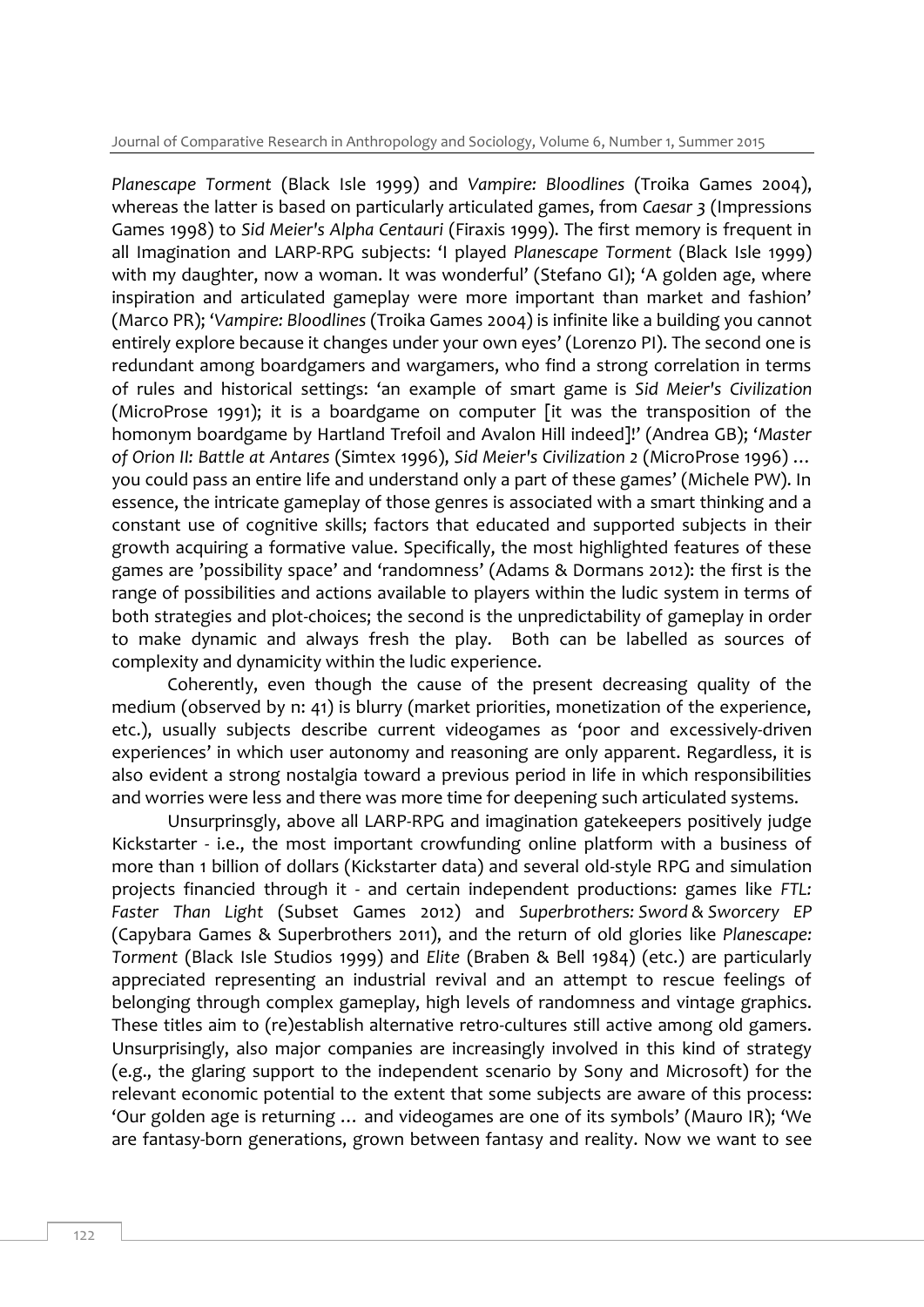everything through adult lenses' (Luca GI). Furthermore, in those years digital games were the 'new technology' par excellence, able to break the tradition and set new styles of consumption among young gamers. In several interviews, such fascination is remembered as a transversal revolution and there are many confirmations of this 'echo' even in other media: movies like *Scott Pilgrim vs. the World* (Wright 2010), and *Pixels*  (Columbus 2015) and novels such as *Ready Player One* (Cline 2011) and *Luka and the Fire of Life* (Rushdie 2010) glaringly exploit this 'bit-appealing'.

Unexpectedly, Japanese game production is only relatively relevant. Subjects perceive it as fundamental corollary of the medium progress, but few underline its importance. Coherently, the majority of people interviewed is PC user with a related Western influence (n: 59), and only a recent console adopter (e.g., Xbox 360) (n: 31).

Finally, digital games were not the first gaming passion (the only exception is Emiliano IB), but rather a consequence. They represent more a constant presence in personal narrations (in other words, a secondary but always present consumption). According to every subject, non-digital passions always took the priority due to the social-community dimension that they were able to enable. Aside gameplay considerations and practice specifications, sharing tactics, challenges and then emotions, feelings and memories with other (family, friends, etc.) was the key-point. Instead, videogames were usually considered a strictly individual hobby, concretely hard to share; actually, during subjects' adolescence the online-multi orientation of the industry was yet to come in Italy. However, it happened sometimes that digital games were the main driver in being active in non-digital gaming: 'when they [a famous chain of videogames stores] proposed an absurd price for our used games, we realized that we had to open our own shop following a different philosophy' (Marta GI); 'the idea to develop a boardgame came to us playing a browser gamer, a city builder, beautiful and addictive' (Stefano IB).

#### *Positioning*

Despite the exception embodied by independent/nostalgic products described above, videogames are usually pictured as a coherent and uniform scenario. Paradoxically, almost an half of the subjects (n: 29) interprets this horizon in a double conflicting way. On the one hand, the popularization of digital entertainment is positively assessed in the light of a better legitimation of the overall game culture: 'nowadays people have discovered that they can play videogames without prejudice … it is great, the same must happen for our sector now' (Fabio GB). On the other hand, digital games are a menace able to undermine through their competitive goal-oriented gameplay the strategic/social skills of new generations: 'digital games teach kids that winning is the most important thing, it does not matter how' (Tony, GR). This is particularly evident in boardgame category, probably because the boardgame target is ample ad includes also casual audiences. Therefore, related institutions and gatekeepers, above all association's leaders and shop owners, are quite hostile: 'digital games are a good device and a possible form of art, but in my opinion they represent the social answer to the parental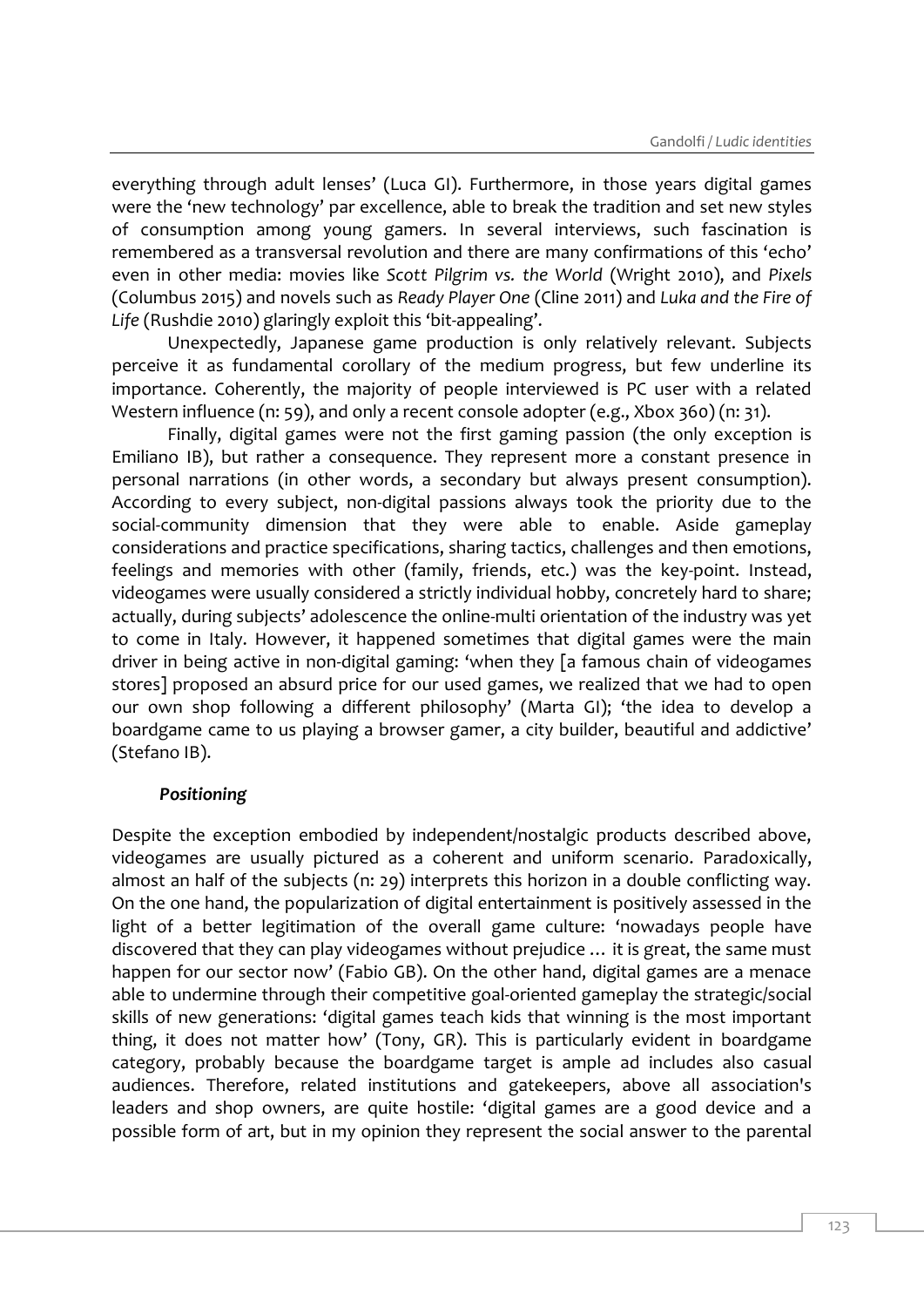incapacity to manage children' (Andrea, IB); 'digital games end in the single play session. You destroy all, after five or six hours you have finished and I do not know what remains … maybe some epileptic attitudes' (Camillo GB); 'boardgames are a better hobby than videogames. A videogame is always a videogame. Boardgames are more dynamic, they change' (Fabio GB).

In essence, from boardgamers' perspective digital games imply a sort of impoverishment because of their reflexive-oriented and asocial mechanics, whose resulting gameplay damages both identification and individualization processes. Concerning the first lack (the poor quality of videoludic challenges), only simulation games (as written above, a memory) are partially safe because considered virtual boardgames. Regarding the second (the absence of human contact) and as partially argued by Juul (2010), such as resentment makes these subjects favourable to the 'more social' casual games. Moreover, we have to remember that modern boardgames received a substantial attention in Italy only from the hit *The Settlers of Catan* (Teuber 1995); thus, they are newer and more propulsive than the other categories in terms of establishment (events, associations, etc.) and dissemination (they want to expand the practice), respectively. This position is coherent with the common prejudice about videogames as factor of social exclusion. Accordingly, among these subjects the so-called 'interactive movies' (e.g., *Beyond: Two Souls* (Quantic Dream 2013)) are particularly appreciated. The legitimation is external again due to the imitation of another medium (the movie); a way of expression that is older than digital games and not in competition with their own ludic sector.

LARP-RPGers are less negative instead. They have not forgotten the connection between their passion and digital entertainment in Nineties; such bond is still active in products such as *Skyrim* (Bethesda Game Studios 2011) and *The Witcher* (CD Projekt RED 2007) and in phenomena like Kickstarter. Therefore, these subjects are quite favourable to digital games, which are considered a sort of 'bequest' in some of their articulations. The feeling is empowered by a glaring pessimism about the current Italian RPG sector: 'we are getting old and we are increasingly a minority' (Fausto IR). Accordingly, digital RPGs represent for their passion a way to survive despite the medium switch. Indeed, the constitutive rule systems (Schell 2008) - i.e., the core structure of mechanics and processes - that still characterize the genre partially derive from RPG classics (e.g., *Dungeons & Dragons*). Therefore, the original gameplay is safe at least concerning mechanics.

Wargamers are probably the most indifferent group concerning videogames. Even if they usually have a relevant expertise about them, they labelled their passion antecedent to digital entertainment and more multi-faced; actually, wargames are older than the other gaming practices analysed (Wells 1913) and composed by multiple activities (painting, historical research, etc.). Consequentially, these subjects find fewer similarities between the two media. However, for them the technological side of digital games seems to make a difference now.

Indeed and making a step backward, digital games disclose a controversial potential in terms of immersive and computational effectiveness. Someone evaluates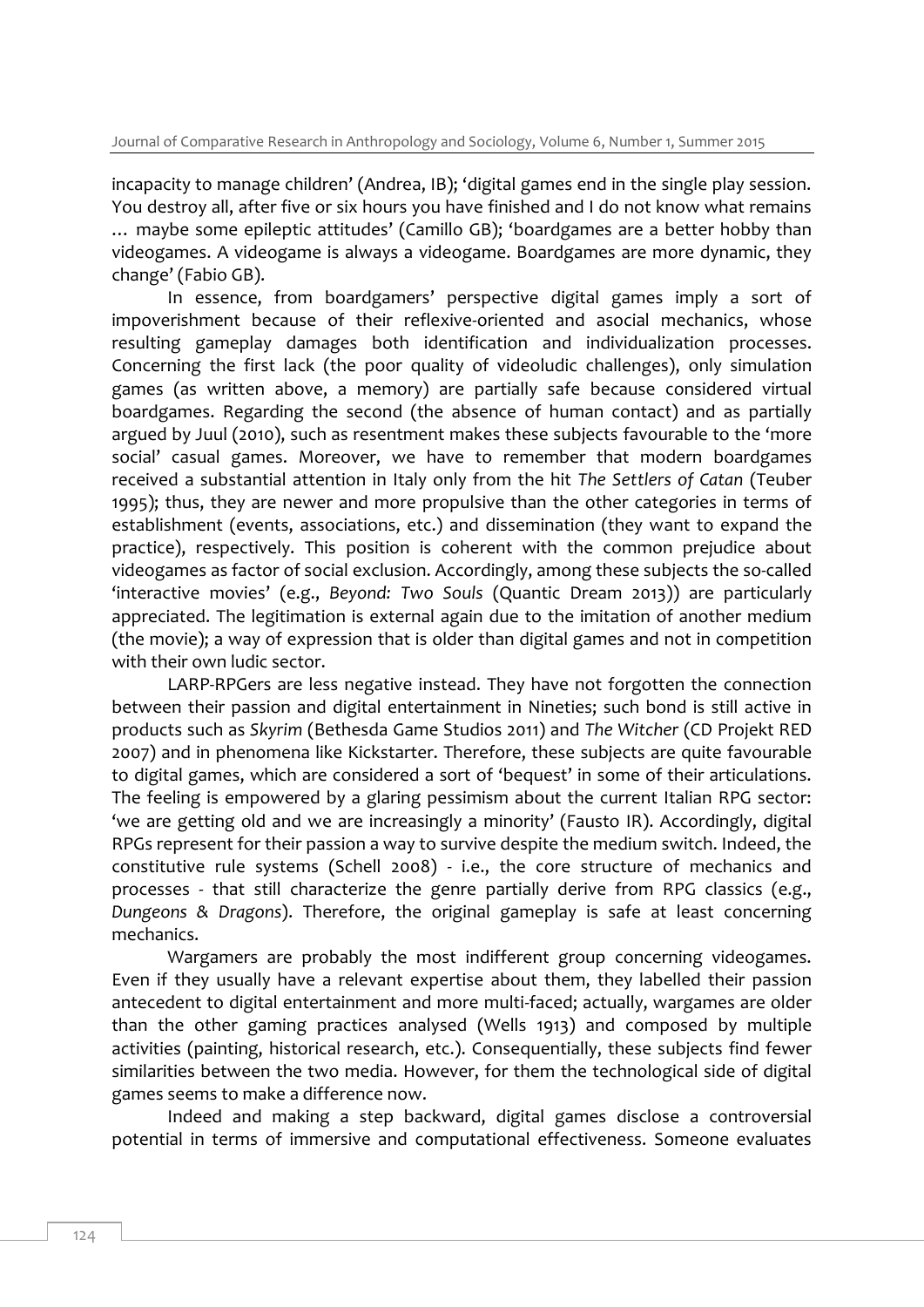them a device less powerful than human imagination (highlighted in RPGs and LARPs), a cold technology that tends to quantification and impersonality: 'more I got skilled with RPG, more videogames seemed to me poor and my related experiences became rarer' (Alessandro IR); 'I do not have enough time to play MMO, and the idea that you do not build anything of psychical does not convince me' (Francesca IR). Furthermore, videogames sometimes appear as a surrogated consumption rather than a significant experience (according to memories previously reported) (n: 23): 'I observe that many people, above all who has not companions in his hobby, satisfy the need of play with fast and escapist divertissements like digital games' (Matteo IR).

On the contrary, wargame and even imagination subjects are enthusiast concerning the technological side of the digital entertainment: it is a promise of 'something innovative'. In the first case, the increasing translation of wargames on tablets and online platforms (e.g., Vassal engine) is an evidence of how computation can facilitate particularly complex gameplays (as the ones staged by wargames): 'I play more games on Facebook because I have the justification that I can learn stuff for my work [laughing]. Seriously, you can operate on many levels and be more efficient in playtesting phase without physical limitations' (Alessio IW); 'digital games can manage a lot of data and variables, something that human mind cannot do' (Andrea GW).

In the second case, the involvement offered by graphics and augmented reality (emerging phenomena of the digital entertainment) represents a stimulating perspective for many: 'try to imagine a working holodeck: you can see and interact with the dragon that you have only dreamt about' (Umberto IR); 'I love *Assassin's Creed* (Ubisoft Montreal 2007) and its periodical narrative evolution; *Watch Dogs* (Ubisoft Montreal 2014) is the right move for Ubisoft: story and hybrid technology' (Claudio IR). This approach is consciously naïve concerning the gameplay and more focused on plot, characters and aesthetics. The resulting position makes the imaginative group the most positive about digital games that are interpreted as a transversal technology in which the ludic system is not the priority. From this perspective, the evolution of the medium through annual sagas (e.g., *Assassin's Creed*) and graphical empowerment is seen as a positive progression.

Common players consider digital games a positive force too: essentially, it is a glaring driver able to push beyond the horizon of the entire gaming culture. Once again, the trust in famous game designers and brands (e.g., *Syndicate* (Bullfrog Productions 1993) and *Cyberpunk 2077* (CD Projekt RED 2015)) is remarkable and casual/social games are tolerated: 'they [casual/social games] are a good thing for the market, continuing the tradition of first videogames, which had to be immediately accessible for everyone' (John PI). Conversely, the saturation of DLCs (DownLoadable Contents with fee) and the 'achievement orientation' (evident in Steam and in console systems) are negatively assessed: these trends prove the priority of money over art and talent acted by several publishers.

Nevertheless, sometimes (n: 21) it emerges a conscious reflection by subjects about their status of ex niche: 'like inside a "fortress of arrogance", I am looking for emulators to play *Final Fight* (Capcom 1989)' (Max PR). Indeed, even if a frequent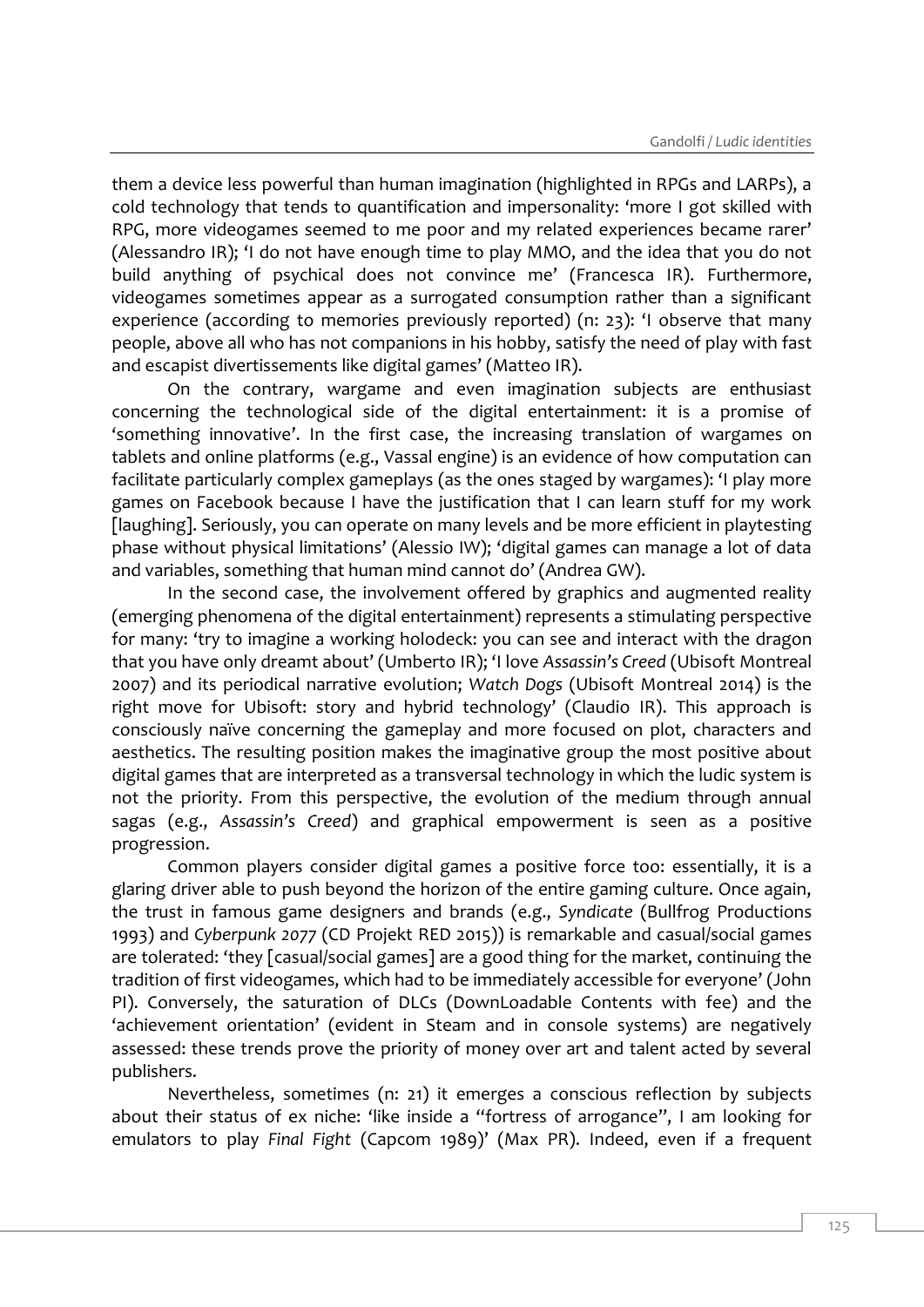perception is that modern digital games are 'without a soul'*,* several subjects (n: 11) admit that it is a 'false claim': being the current offer of digital games so wide and articulated, they simply have neither time nor will to know it entirely.

Nevertheless, for everyone digital games represent now the gaming medium par excellence; they are the most important ludic practice. This is particularly evident according to gatekeepers and institutions: 'this popularization floors me, but it is comprehensible' (Lorenzo IR); 'I understand why boys prefer digital games to other types of hobbies: they are a bomb!' (Federico GI); 'digital games are the leading market and we have to learn from them: systems, behaviours, targets' (Claudio IB); 'their [of digital games] dynamics are interesting for taking inspiration and new ideas' (Matteo IR). Finally, despite several subjects (n: 45) are not used to play recent videogames, they often appear informed about the current state of industry through specialized press and more engaged friends revealing a still active interest in it.

#### *Practice*

Among institutions and gatekeepers of every category, it is recurrent the claim that digital games, online as single ones, have a fascination appealing; in a word, they entail a sort of 'black hole' effect able to use up all the time: 'I notice that when I begin a videogame it steals me every minute. I do not want to be slave of a machine' (Erminio GR); 'I do not have a console because I want to pass my time with friends' (Remo GB); 'due to the increasing work I needed more time, so I have bought a laptop without 3D graphic card: it is the only way to avoid videogames!' (Matteo IR). Furthermore and above all for LARP-RPG and imagination subjects, the perception of a landscape now richer than ever, which requires a strong attention usually hard to give, is frequent; we are talking about 'cultists' (Abercrombie & Longhurst 1998) - i.e., people whose passions are constantly maintained and 'feed' with a rigorous encyclopaedic approach - : 'please give me more time! I have great moments [with videogames] but I have a lot of work and I am constantly left behind. I am playing the first *Assassin's Creed* (Ubisoft Montreal 2007), everyone is laughing at me' (Federico GI). These subjects have invested relevant efforts and resources in one specific gaming sector (usually complex in terms of rules, mechanics, etc.) and reformulating or expanding such life plan is not an easy goal to reach.

While boardgamers usually do not touch joypads and keyboards at all according to their aversion (with the only exception of direct porting of boardgames), wargamers and imaginationers/LARP-RPGers present specific styles of consumption. Even though both rarely and/or occasionally play digital games, the first group spreads the play on a long period ('I choose one game, usually a simulator, and I play it slowly, for one year ... or more' (Giorgio GW)), whereas the second is more 'one shot' oriented ('with me a videogame do not last for long … I have to finish it as soon as possible, then I can also wait for months before buy another one' (Marco GI)). According to subjects, the former attitude is in conjunction with the importance of ludic system (that must be explored and completely understood) and the slow pace that characterize wargaming; the latter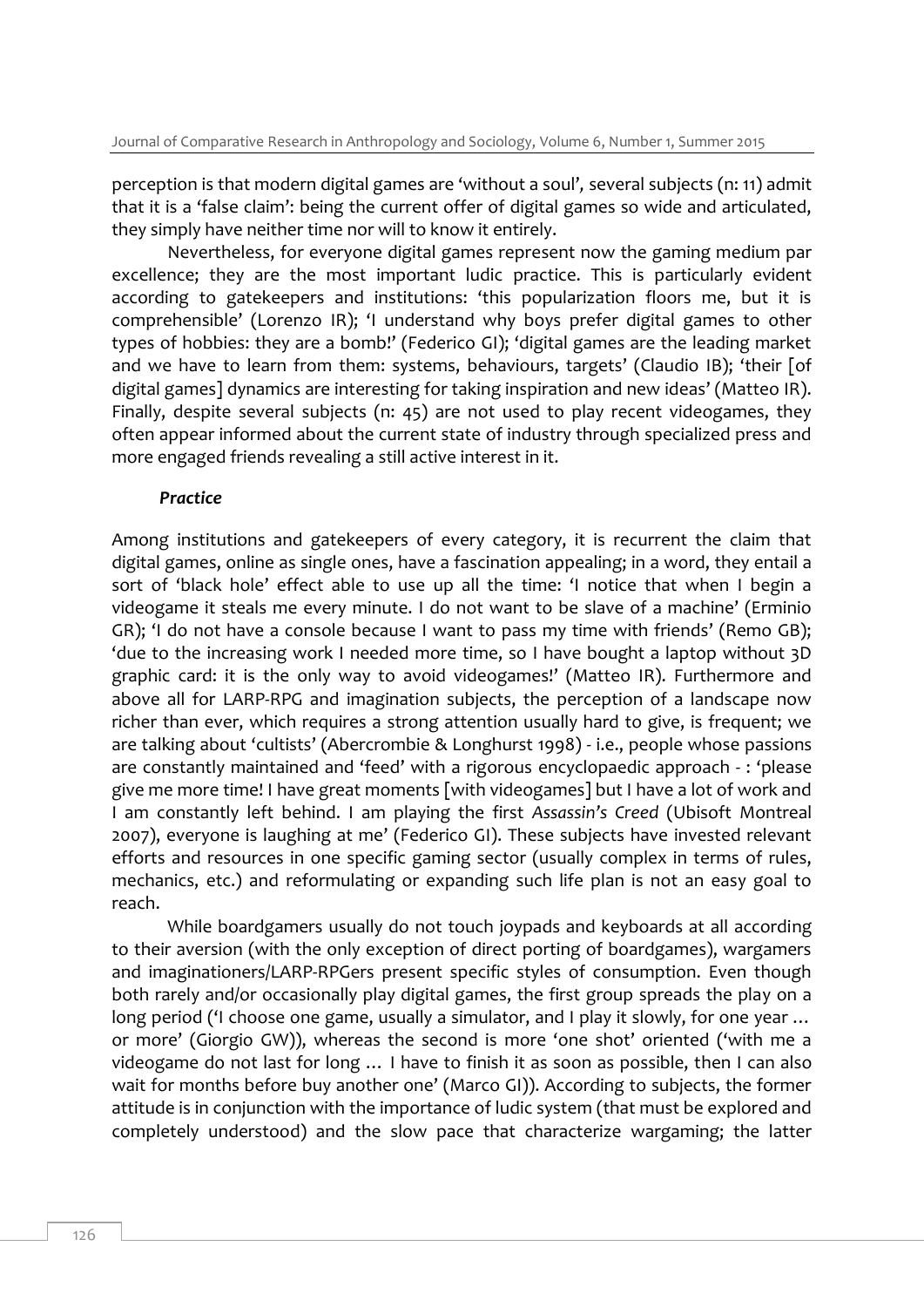instead is connected to the desire to experience the sensorial pleasure and reveal the plot (a sort of fascination impossible to stop): a tendency that subjects associate with their passion for imagination.

However, according to a transversal minority (n: 23), digital games remain an efficient way for continuing playing with their families and friends: 'I arrive at home, do my family business, and then I switch on my Xbox 360 and I have great moments with my friends' (Stefano IB); 'now we [he and his wife] have only a Nintendo Wii and I really love play the toy-guitars' (Matteo IR); 'I have fun in organizing thematic parties, trying to finish this or that title with my friends' (Alessandro IR). Thus, videogames return to be (and are legitimated by) a frame for social relations even if with a more frivolous attitude. The online features of the new generations of consoles and dedicated products like party and cooperative games support such declination of gaming practices. Common players are freer and more relaxed instead, living the play as leisure activity without stressing imperatives and specific goals to achieve. Their habits are more heterogeneous as the variety of games and genres played.

## **Conclusions**

It is challenging to synthetize such a richness of perspectives; however, we can outline five significant insights.

First, videogames continue to play a relevant role in personal pasts. Even if the attacks to digital entertainment are both generic (videogames as bearers of social exclusion) and internal to the sector (old videogames are better than new ones), subjects have usually positive memories about them. Furthermore, the criticisms to the medium are often confused and without a clear coherence. On second thoughts, it emerged a sort of ongoing oscillation between a nostalgic feeling and an ill-concealed desire to be more involved in the current videoludic practices.

Second, the most influential gameplay toward identity is the social one able to be complex and articulated. Digital gaming as non-digital one are categorized and assessed by subjects through these two dimensions. While the foster relies on a sense of belonging (identification) the later is more personal and tied to individual development and legitimation (individualization). The only exception is the imagination group, which indeed is poorly interested in the ludic system itself.

Third, gatekeepers show an evident caution toward digital entertainment, above all boardgame ones who consider it a competitor. Despite this position, subjects are usually favourable, some even enthusiast, about the present and the future of videogames. While LARP-RPGers consider them a sort of bequest, wargamers and imagitioners are more focused on the future synergies between it and their passions in terms of immersive potential and sophisticated management guaranteed by computation.

Fourth, I noticed the preservation of a peculiar feeling of affinity through the independent game scenario, which is apparently safe from mainstream logics. Related to this connection, it is evident a sort of 'authorship hunger' - i.e., the need of a creative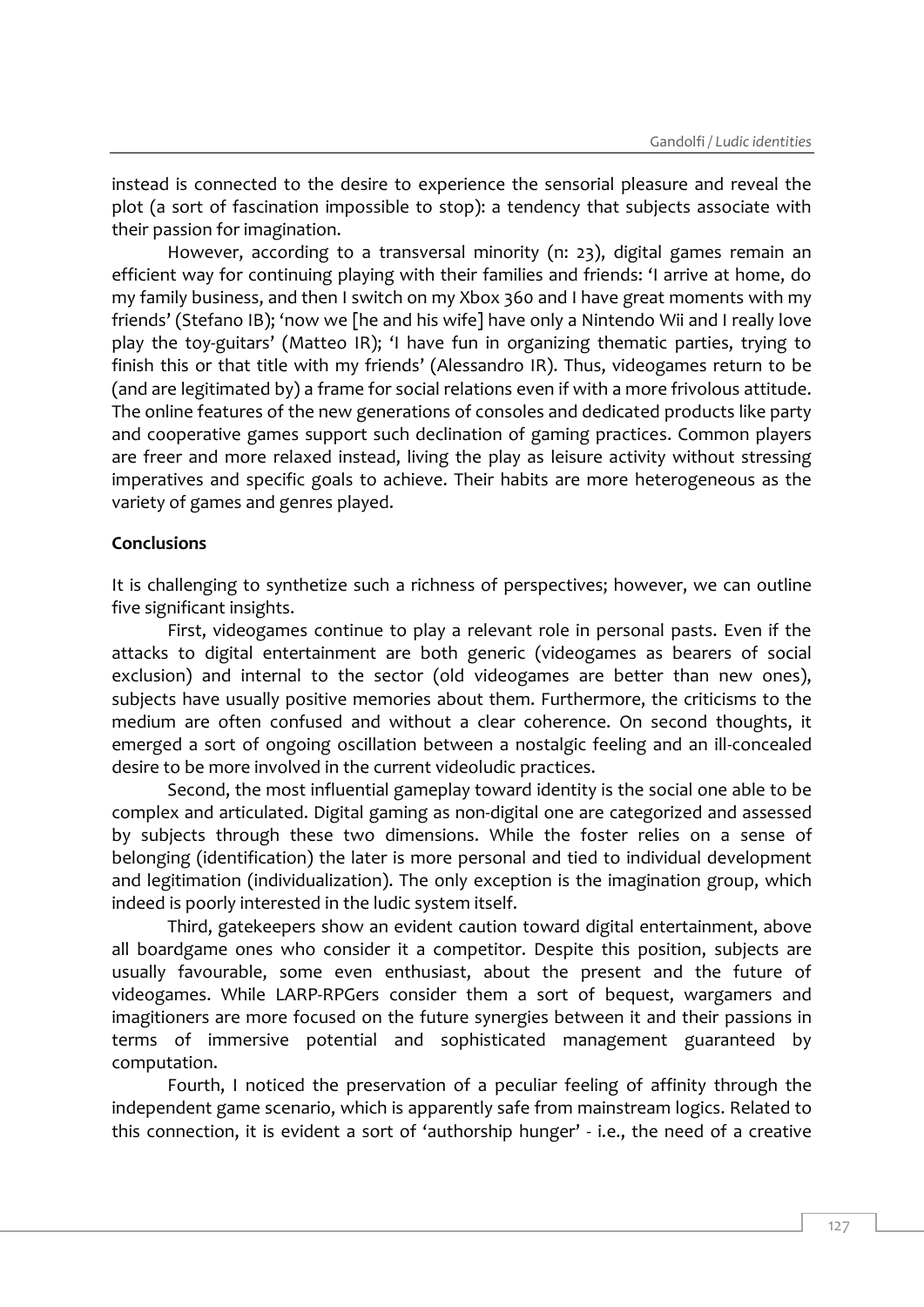single figure able to contrast mainstream routines through an autonomous attitude (the return on Kickstarter of legendary game designers like Richard Garriott and Brian Fargo is associable). Nevertheless, some software houses and publishers such as Bethesda and CD Projekt RED have proven to succeed in embracing this kind of sentiment despite their relevant productive size.

Fifth, subjects trace out a parallelism between non-digital attitude and digital one in consumption (or lack of), with a replication of attitudes, preferences and tastes. Moreover, the convenience of videogames as sustainable practice is a given for some implying a consequential transformation in escapist sports and social divertissement. Therefore, the gaming session becomes less individualization-oriented and more shared because of the little available time for leisure activities; an orientation that is supported by the increasing social dimension of the recent trends in game industry.

In conclusion, digital entertainment represents the main reference in order to define the current cultural boundaries of the non-digital gaming. It does not matter if the opinion about videogames is positive, negative or neutral: its social and economic evidence entails a forced comparison highlighted in almost every interview.

In my case, harnessing this relation was effective in exploring the game-oriented narratives of the subjects engaged above all when institutions and gatekeepers; conversely, common players show less incisive reactions. Probably, the professional effort done by the former category means a more defined and militant ludic identity. Regardless, the difference-oriented strategy applied was proven to be productive; potentially, it can support different types of analyses addressing cultural identities.

Finally, the study presents three vulnerabilities that can suggest future developments. First, its qualitative dimension does not allow to generalize the results but rather to exploit their significance for further quantitative analyses. Second, the ludic practices explored do not complete the overall Italian game culture: for instance, carding games and physical sports can be future fields to analyse, even if their connections to digital entertainment are thin actually. Third, the specific national context (Italian game designers, audiences, productive chains, etc.) remains a secondary topic and future studies could address it in a more specific and detailed way.

### R E F E R E N C E S

Adams, E. & Dormans, J. (2012) *Game mechanics: advanced game design*. San Francisco: New Riders Publishing

- Abercrombie, N. & Longhurst, B. (1998) *Audiences: A Sociological Theory of Performance and Imagination*. London: Sage.
- Appadurai, A. (1996) *Modernity At Large: Cultural Dimensions of Globalization*. Minneapolis: University of Minnesota Press.

Bateman, C. & Boon, R. (2006) *21st Century Game Design*. Hingham: Charles River Media. Bethesda Game Studios (2011) *The Elder Scrolls V: Skyrim*. USA: Bethesda Softworks. BioWare (1998) *Baldur's Gate*. USA: Interplay Entertainment.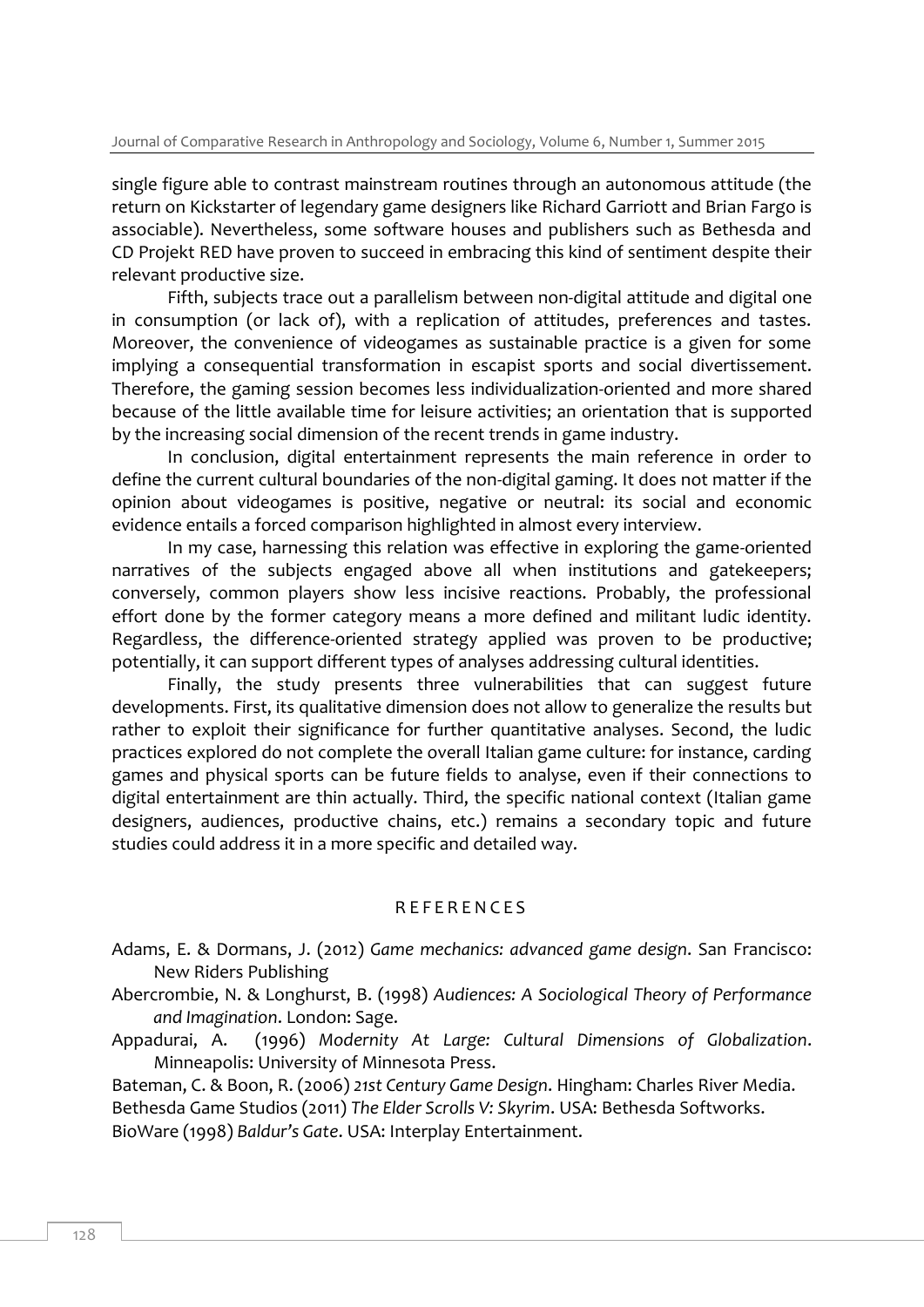Black Isle Studios (1999) *Planescape: Torment*. USA: Interplay Entertainment.

Blizzard Entertainment (2002) *Warcraft III: Reign of Chaos*. USA: Blizzard Entertainment. Blizzard North (1996) *Diablo*. USA: Blizzard Entertainment.

Braben, D. & Bell, I. (1984) *Elite*. USA: Firebird.

Bullfrog Productions (1993) *Syndicate*. USA: Electronic Arts.

Caillois, R. (1958) *Les Jeux et les hommes : le masque et le vertige*. Paris: Gallimard.

Capcom (1989) *Final Fight*. Japan: Capcom.

- Capybara Games & Superbrothers (2011) *Superbrothers: Sword & Sworcery EP*. Canada: Capybara Games.
- Castells, M. (1997) *The Power of Identity*. Oxford: Blackwell Publishers.

CD Projekt RED

(2007) *The Witcher.* US: Atari, Inc.

(2015) *Cyberpunk 2077*. Poland: CD Projekt RED.

- Cline, E. (2011) *Ready Player One*. New York: Random House.
- Consalvo, M. (2007) *Cheating: Gaining Advantage in Videogames*. Cambridge: The MIT Press.

Couldry, N. (2012) *Media, Society, World*. Cambridge: Polity.

- Crane, D. (1992) *The Production of Culture*. London: Sage.
- Crawford, G. & Gosling, V. K. (2009) More Than a Game: Sports-Themed Video Games and Player Narratives. *Sociology of Sport Journal*, 26, pp. 50-66.
- Deleuze, G. & Guittari, F. (1980) *Capitalisme et Schizophrénie 2. Mille Plateaux*. Paris: Minuit.
- Dennett, D. (1991) *Consciousness Explained*. London: Little, Brown and Co.
- Du Gay, P., Hall, S., Janes, L., Mackay, H. & Negus, K. (1997) *Doing cultural studies. The story of the Sony Walkman*. London: Sage, The Open University.
- Eco, U. (1975) *Trattato di Semiotica Generale*. Milan: Bompiani.
- Ensemble Studios (1997) *Age of Empires*. USA: Microsoft.
- Ferrarotti, F. (2007) *L'Identità Dialogica*. Pisa: ETS.

Firaxis Games (1999) *Sid Meier's Alpha Centauri*. USA: Electronic Arts.

Gandolfi, E. (2014) *Generazione Nerd*. Milan: Mimesis Edizioni.

Garfield, R. (1993) *Magic: The Gathering*. USA: Wizards of the Coast.

- Gelder, K. (2007) *Subcultures*. New York: Routledge.
- Gergen, K. (1991) *The Saturated Self: Dilemmas of Identity in Contemporary Life*. New York: Basic Books.
- Giddens, A. (1984) *The Constitution of Society.* Cambridge: Polity Press.
- Goffman, E. (1974) *Frame Analysis*. Boston: Northeastern University.

Griswold, W. (2012) *Cultures and Societies in a Changing World - 4 th edition*. London: Sage. Hall, S.

- (1996) Who Needs "Identity"?. In> Du Gay, P. & Hall, S. (eds.) *Questions of Cultural Identity.* London: Sage, pp. 1-17
- (1997) Representation, Meaning and Language. In> Hall, S. (ed.) *Representation. Cultural Representations and Signifying Practices*. London: Sage, pp. 13-74.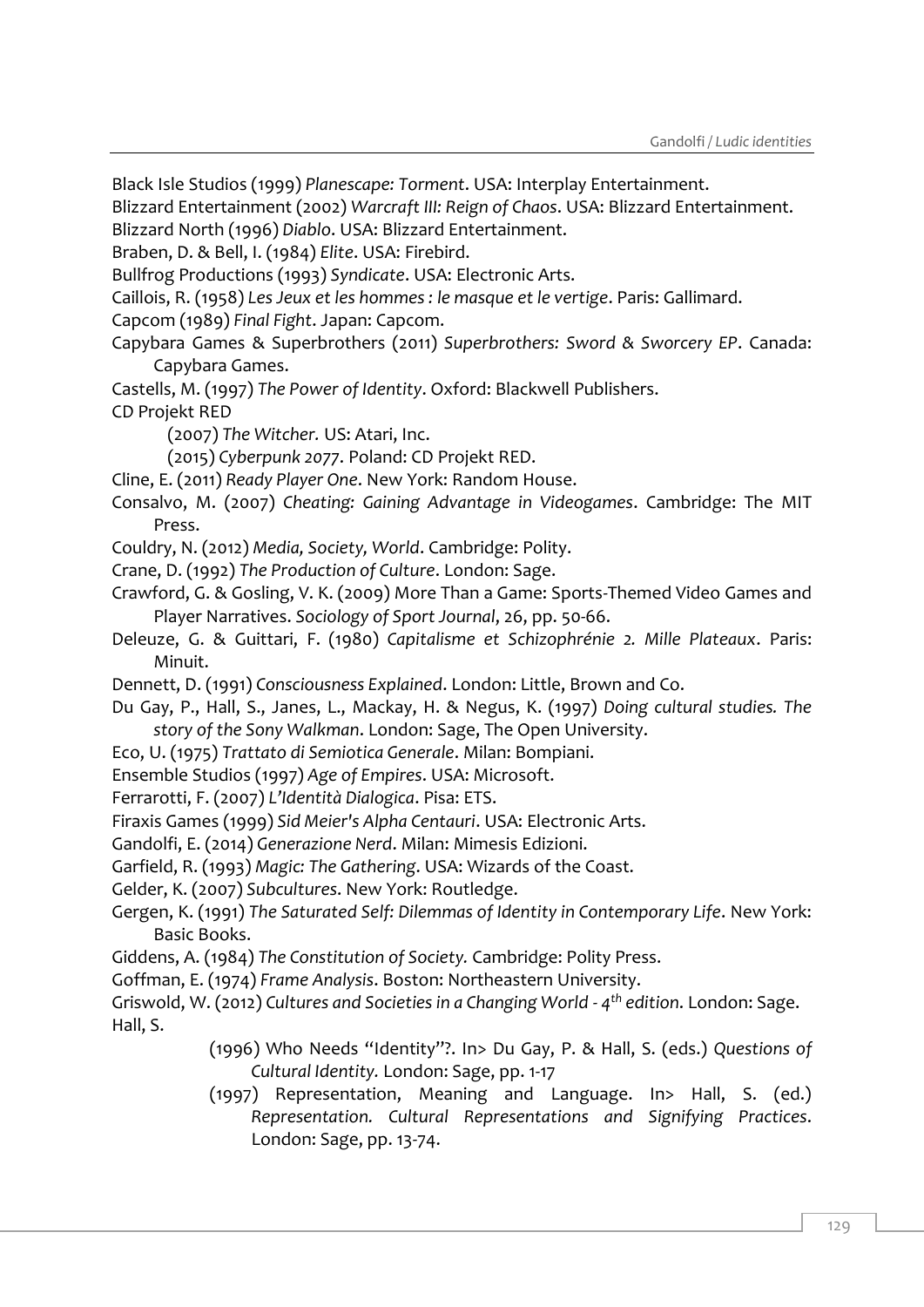Hebdige, D. (1979) *Subculture: the Meaning of Style.* London: Routledge.

- Huizinga, J. (1938) *Homo Ludens: Proeve Ener Bepaling Van Het Spelelement Der Cultuur*. Groningen: Wolters-Noordhoff cop.
- ID Software (1996) *Quake*. USA: GT Interactive.
- Impressions Games (1998) *Caesar III*. USA: Sierra Entertainment.
- Jay, M. (1973) *The Dialectical Imagination. A History of the Frankfurt School and the Institute of Social Research 1923–1950*. London: Heinemann.
- Juul, J. (2010) *A Casual Revolution*. Cambridge: The MIT Press.
- Koster, R. (2010) *A theory of fun for game design*. Phoenix: Paraglyph Press.
- Lotman, Y. (1994) *Cercare la Strada. Modelli della Cultura.* Padova: Marsilio.
- Mäyrä, F. (2008) *An Introduction to Game Studies*. London: Sage.

MicroProse

(1991) *Sid Meier's Civilization*. USA: MicroProse.

(1996) *Sid Meier's Civilization 2.* USA: MicroProse.

- Mythos Games & MicroProse (1993) *UFO: Enemy Unknown.* USA: MicroProse.
- Paradox Development Studio (2007) *Europa Universalis III*. Sweden: Paradox Interactive.
- Parsons, T. (1960) *Structure and process in modern societies*. New York: Free Press.
- *Pixels*. (2015) [Film] Directed by: Chris Columbus. USA , Happy Madison Production, 1492 Pictures.
- Pondsmith, M. (1990) *Cyberpunk 2020*. USA: R. Talsorian Games.
- Quantic Dream (2013) *Beyond: Two Souls*. USA: Sony Computer Entertainment.
- Ricoeur, P. (1990) *Soi-mème Comme un Autre*. Paris: Les Éditions du Seuil.
- Salman, R. (2010) *Luka and the Fire of Life*. New York: Random House.
- Salen, K. & Zimmerman, E. (2003) *Rules of Play: Game Design Fundamentals*. Cambridge: The MIT Press.
- Schell, J. (2008) *The Art of Game Design: a Book of Lenses*. Burlington: Morgan Kaufmann Publishers.
- Sciolla, L. (2007) *Sociologia dei Processi Culturali*. Bologna: Il Mulino.
- *Scott Pilgrim vs. the World*. (2010) [Film] Directed by: Edgar Wright. USA, UK, Japan, Big Talk Films.
- Sewell, W. H. (1992) A Theory of Structure: Duality, Agency, and Transformation. *American Journal of Sociology*, 98:1, 1-29.
- Sihvonen, T. (2011) *Players Unleashed*. Amsterdam: Amsterdam University Press.
- Silverman, D. (2013) *Doing Qualitative Research - 4 th edition*. London: Sage.
- Simtex (1996) *Master of Orion 2: Battle at Antares*. USA: MicroProse.

Starbreeze Studios (2012) *Syndicate*. USA: Electronic Arts.

Straw, W. (2001) Scenes and Sensibilities. *Public: Cities/ Scenes,* 27, 245-257.

- Subset Games (2012) *FTL: Faster Than Light*. USA: Subset Games.
- Swidler, A. (1986) Culture in Action: Symbols and Strategies. *American Sociological Review*, 51, 273-286.
- Teuber, Klaus (1995) *The Settlers of Catan*, Germany: Kosmos.
- Thornton, S. (1996) *Club Cultures: Music, Media, and Subcultural Capital*. London: Wesleyan